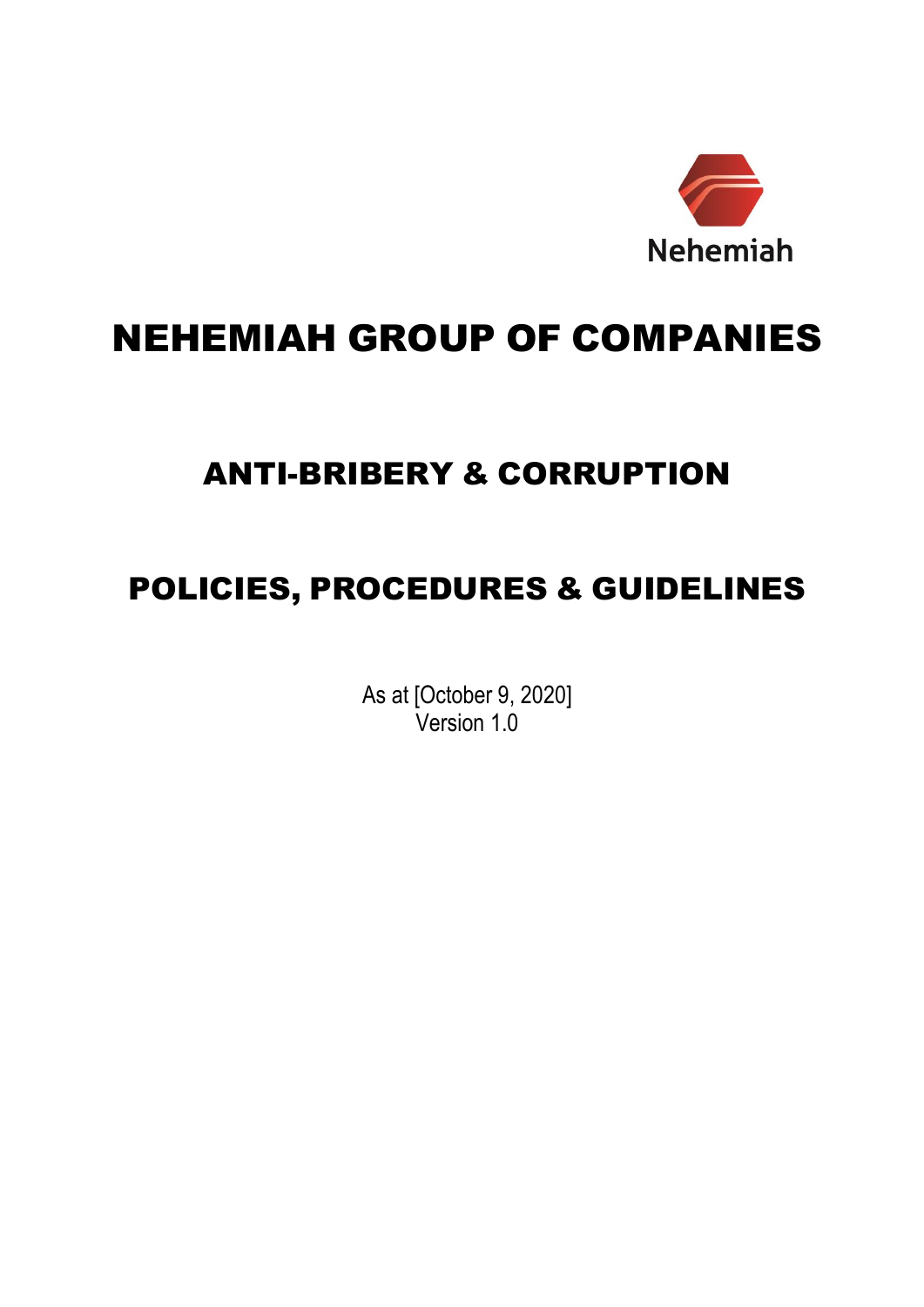## **CONTENTS**

# **SECTION OF POLICIES**

| 1.  | Definitions and Interpretation                                     |
|-----|--------------------------------------------------------------------|
| 2.  | <b>Policy Statement</b>                                            |
| 3.  | Scope of ABC-PPG                                                   |
| 4.  | What is Bribery / Gratification and section 17A MACC Act           |
| 5.  | <b>Improper Practices</b>                                          |
| 6.  | <b>Facilitation Payments and Kickbacks</b>                         |
| 7.  | Donations                                                          |
| 8.  | <b>Third Parties</b>                                               |
| 9.  | <b>Gifts and Entertainment</b>                                     |
| 10. | Associates' Responsibilities                                       |
| 11. | Record Keeping                                                     |
| 12. | Raising Concern (whistleblowers) and Protection for Whistleblowers |
| 13. | Training                                                           |
| 14. | Periodic Monitoring and Review                                     |
| 15. | ABC-PPG and Prevailing Law                                         |

# **SECTION OF PROCEDURES The Adequate Procedures [T.R.U.S.T]**

|    | <b>Top Level Commitment</b>                   |
|----|-----------------------------------------------|
| 2  | <b>Risk Assessment</b>                        |
| 3. | <b>Undertake Control Measures</b>             |
| 4. | Systematic Review, Monitoring and Enforcement |
| 5. | Training & Communication                      |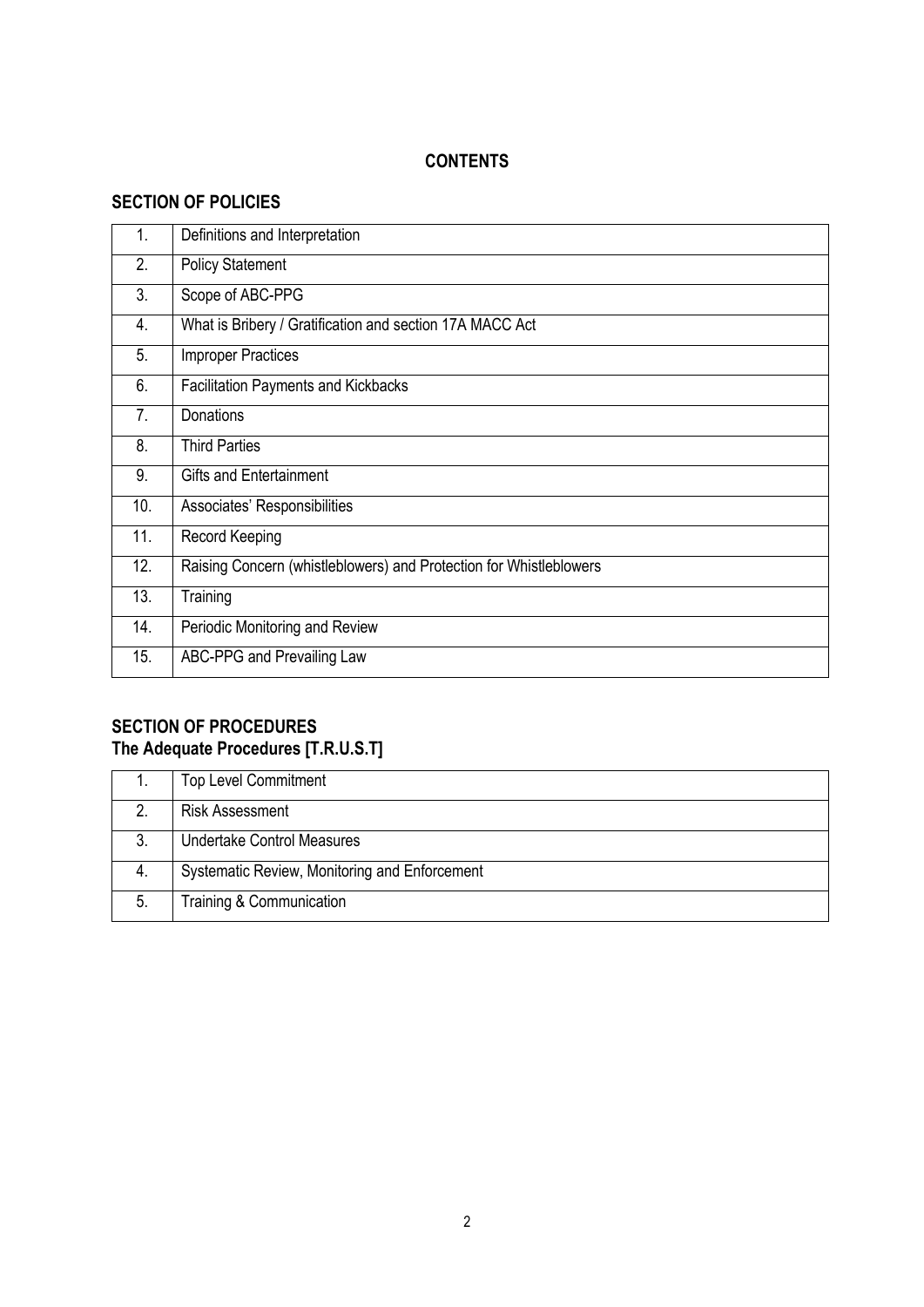## **SECTION OF POLICIES**

## **1. DEFINITIONS AND INTERPRETATION**

The following expressions shall have, where the context permits, the following meanings:-

| $\overline{1.1}$ | <b>ABC-PPG</b>            | means this Anti-Bribery & Corruption Policies,<br>Procedures & Guidelines.                                                                                                                                                                          |
|------------------|---------------------------|-----------------------------------------------------------------------------------------------------------------------------------------------------------------------------------------------------------------------------------------------------|
| 1.2              | Associate(s)              | means a director,                                                                                                                                                                                                                                   |
|                  |                           | or                                                                                                                                                                                                                                                  |
|                  |                           | a shareholder,                                                                                                                                                                                                                                      |
|                  |                           | or                                                                                                                                                                                                                                                  |
|                  |                           | an employee                                                                                                                                                                                                                                         |
|                  |                           | of the Company,                                                                                                                                                                                                                                     |
|                  |                           | or                                                                                                                                                                                                                                                  |
|                  |                           | a person who performs services for and on behalf of<br>the Company, and includes (but is not limited to)<br>staff, consultants, contractors,<br>sub-<br>agency<br>contractors, representatives, trainees, volunteers,<br>interns, agents, sponsors. |
| $\overline{1.3}$ | <b>Board of Directors</b> | means the Board of Directors of NEHEMIAH<br>REINFORCED SOIL SDN BHD.                                                                                                                                                                                |
| 1.4              | <b>Committee</b>          | means the Committee of the Board of Directors<br>and/or Top Level Management.                                                                                                                                                                       |
| 1.5              | Company                   | means NEHEMIAH REINFORCED SOIL SDN BHD<br>and its subsidiaries.                                                                                                                                                                                     |
| 1.6              | <b>MACC Act</b>           | means the Malaysia Anti-Corruption Commission<br>Act 2009.                                                                                                                                                                                          |
| 1.7              | <b>MACC</b>               | means the Malaysia Anti-Corruption Commission.                                                                                                                                                                                                      |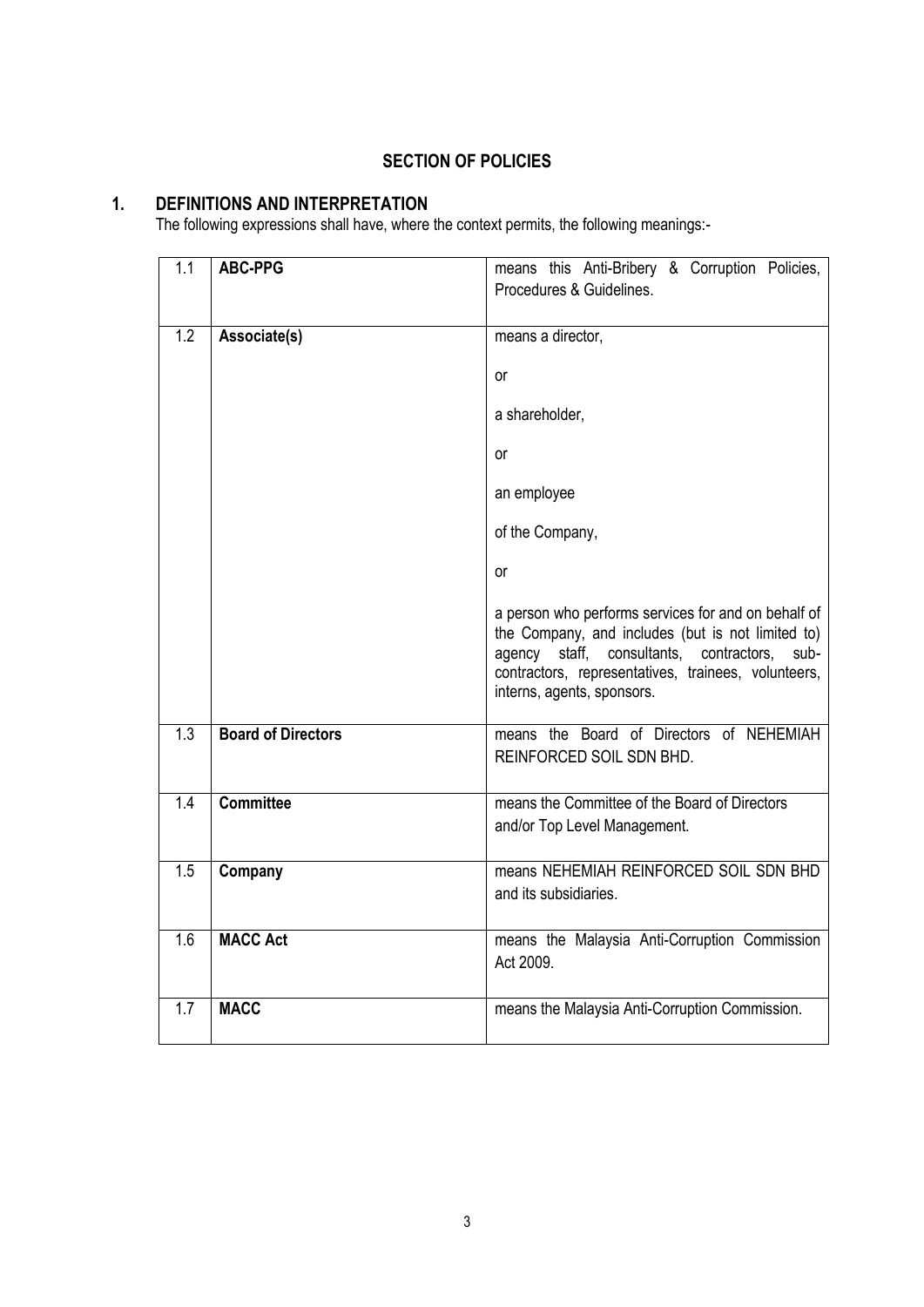## **1. DEFINITIONS AND INTERPRETATION**

The following expressions shall have, where the context permits, the following meanings:-

| 1.8 | Third Party (ies)           | means any party, or a natural person, or an<br>individual or a body corporate, firm, joint venture,<br>partnership, association or organisation that the<br>associate shall come in contact with in the course of<br>work or engagement with the Company and<br>includes (but is not limited to) agents, advisers,<br>business associates, clients (existing or potential),<br>customers (existing or potential), distributors,<br>service providers, suppliers, third party vendors, and<br>government/regulatory bodies including<br>their<br>advisors, representatives and officials, politicians<br>and political parties. |
|-----|-----------------------------|--------------------------------------------------------------------------------------------------------------------------------------------------------------------------------------------------------------------------------------------------------------------------------------------------------------------------------------------------------------------------------------------------------------------------------------------------------------------------------------------------------------------------------------------------------------------------------------------------------------------------------|
| 1.9 | <b>Top Level Management</b> | the Board of Directors of the Company, unless<br>specifically stated otherwise.                                                                                                                                                                                                                                                                                                                                                                                                                                                                                                                                                |

### **2. POLICY STATEMENT**

Integrity is the foundational core value of the Company. It is her very essence. Our business stands or falls depending on whether we practice integrity or otherwise. In putting this, our foundational core into practice, and with section 17A of the MACC Act coming into force on 1 June 2020, this ABC-PPG was developed in order to communicate, regulate and govern the Company's business, dealings, transactions and relationship with its associate(s), and where relevant, third parties.

The Company adopts a zero tolerance approach towards bribery and corruption. The Company unequivocally affirms its commitment towards compliance with all relevant laws, including section 17A of the MACC Act. It will not tolerate its associates or third parties being involved in any form of bribery, whether by offering, promising, soliciting, demanding, giving or accepting or behaving corruptly in the expectation of a bribe, kickback or an advantage. We must never engage a third party whom we may believe may attempt to offer a bribe in connection with the Company's business.

This ABC-PPG extends to all of the Company's businesses, dealings, transactions and relationships in all countries in which it, or its subsidiaries and associates, operates.

The Company also expects those third parties acting on its behalf to act in accordance with this ABC-PPG, and to take all and any measures to prevent corrupt practices in its dealings with us.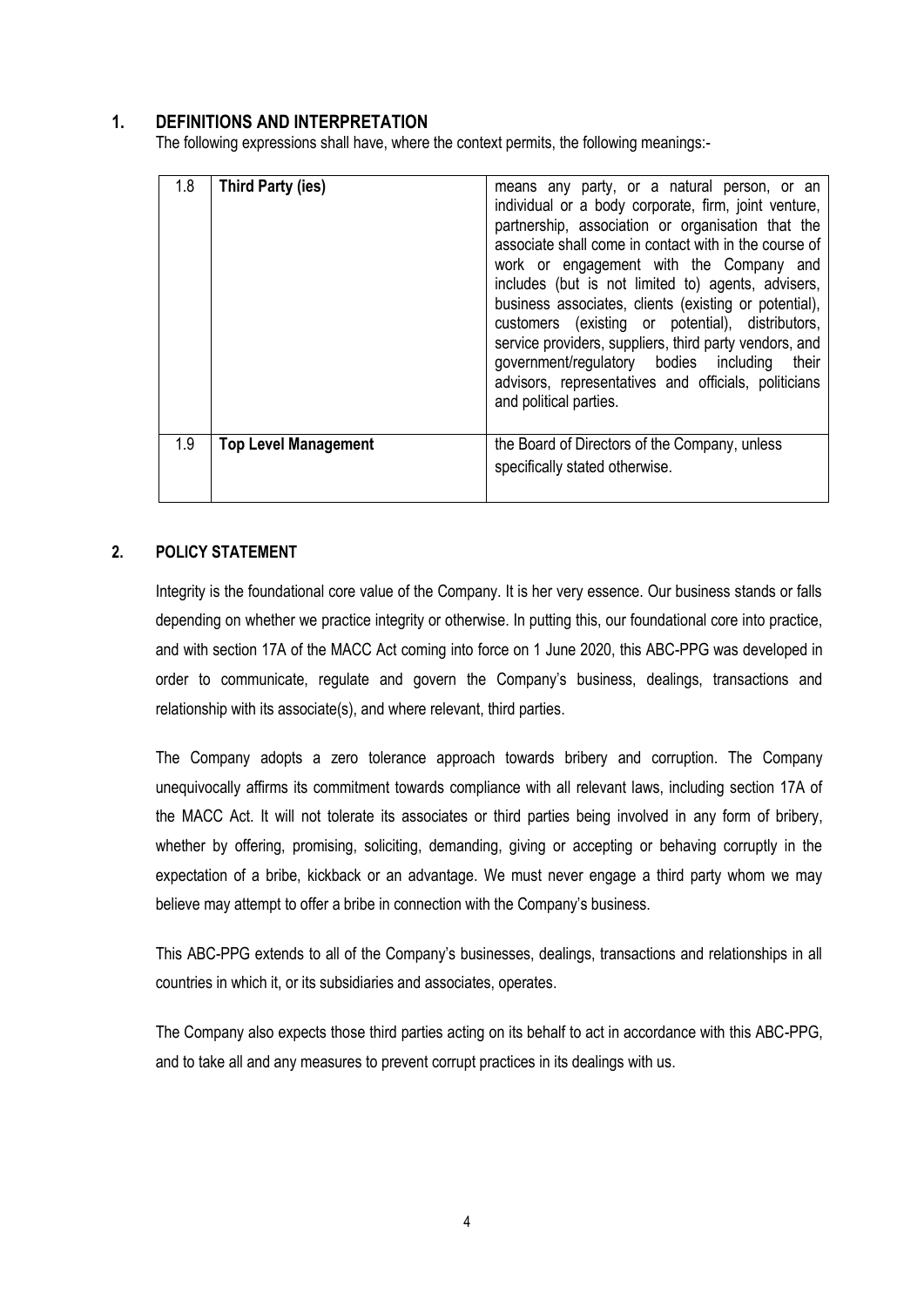This ABC-PPG explains what is expected of everyone working for and with the Company, including its associate(s) and third parties.

This ABC-PPG will be regularly reviewed to ensure that it remains relevant to the Company's business and the relevant laws.

## **3. SCOPE OF ABC-PPG**

The terms and conditions of this ABC-PPG are applicable to the Company at all levels and grades, which includes associates and third parties.

## **4. WHAT IS BRIBERY / GRATIFICATION AND SECTION 17A MACC ACT**

4.1 Bribery / Gratification is defined below:-

*"Any person who by himself, or by or in conjunction with any other person*

- *4.1.1 corruptly solicits or receives or agrees to receive for himself or for any other person; or*
- *4.1.2 corruptly gives, promises or offers to any person whether for the benefit of that person or of another person,*

*any gratification as an inducement to or reward for, or otherwise account of* 

- *4.1.3 any person doing or forbearing to do anything in respect of any matter or transaction, actual or propose or likely to take place; or*
- *4.1.4 Any officer of a public body doing or forbearing to do anything in respect of any matter of transaction, actual or propose or likely to take place, in which the public body is concerned."*
- 4.2 As per section 17A of the MACC Act, it is an offence if an associate corruptly gives, agrees to give, promises or offers to any person, any bribe / gratification, whether for the benefit of that person, or another person, with intent to:-
	- 4.2.1 obtain or retain business for the Company; or
	- 4.2.2 obtain or retain an advantage in the conduct of business for the Company.

A director, controller, officer or partner, or a party concerned in the management of the Company's affairs is deemed to have committed the offence unless it is proven that the offences was committed without his consent or connivance and that due diligence was exercised to prevent the commission of the offence as ought to have been exercised, having regard to the nature of the function in that capacity and to the circumstances.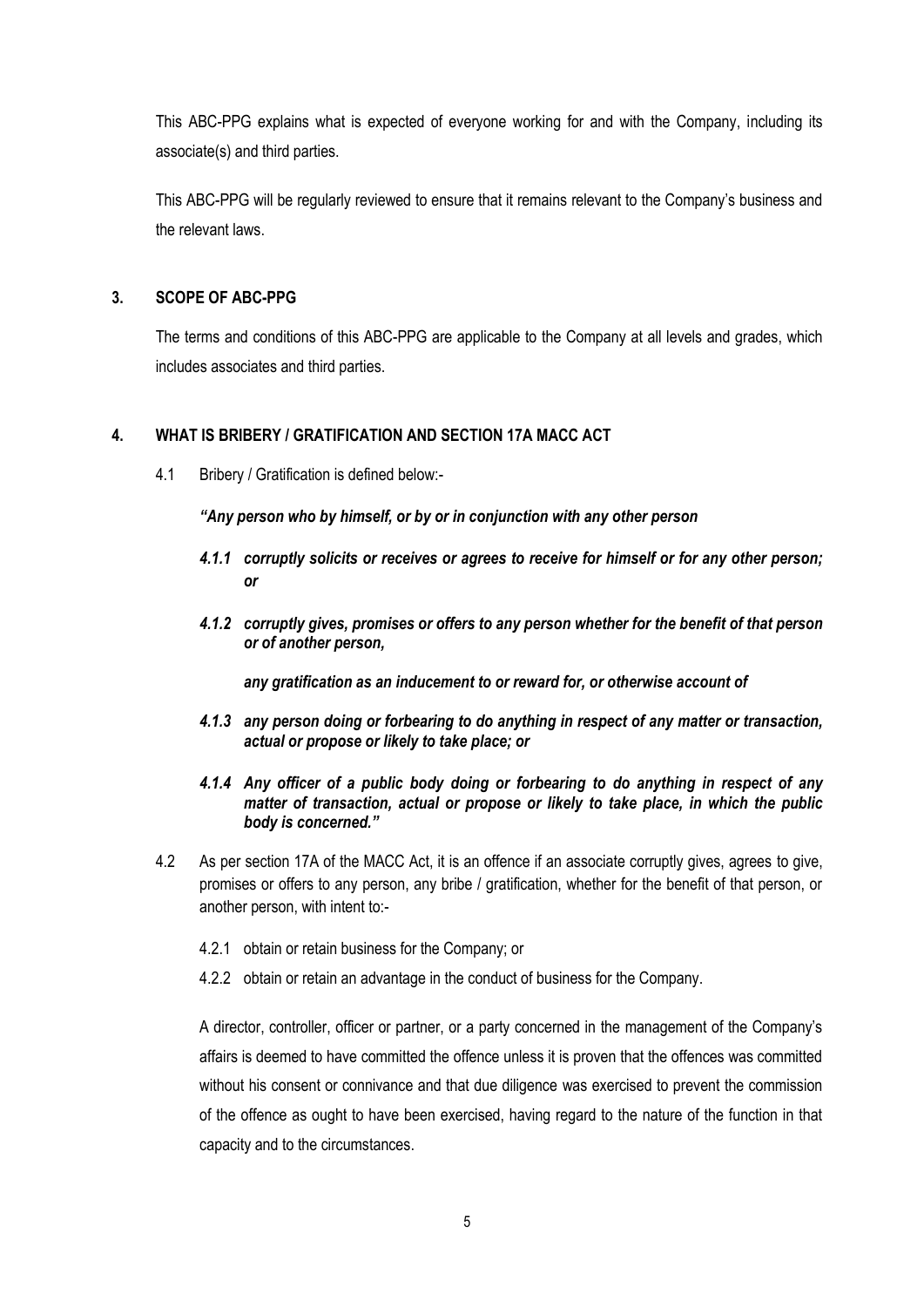- 4.3 The penalties for an offence under section 17A of the MACC Act are as follows:-
	- 4.3.1 A fine not less than 10 times of the sum or value of the gratification or RM 1 million whichever is higher; or
	- 4.3.2 Imprisonment for a term not exceeding 20 years; or
	- 4.3.3 Both of the above

#### **5. IMPROPER PRACTICES**

It is NOT acceptable to:-

- 5.1 Give, agree to give, promise or offer any payment, bribe / gratification, hospitality, gift (in similar or whatever form) to obtain or retain business or advantage for the Company;
- 5.2 Accept any payment, bribe / gratification, hospitality, gift (in similar or whatever form) from a third party;
- 5.3 Give, agree to give, promise or offer any payment, bribe / gratification, hospitality, gift (in similar or whatever form) to any officer of a public body (including but not limited to government official(s), agent(s) or representative(s)) to do, or forbear from doing, any matter of transaction (actual or proposed or likely to take place), or to facilitate, expedite or reward any action or procedure;
- 5.4 Induce or reward any person to do or forbear from doing anything in respect of any matter or transaction, (actual or proposed or likely to take place);
- 5.5 Give, agree to give, accept, promise or offer any payment, bribe / gratification, hospitality, gift (in similar or whatever form) which could be reasonably be regarded to be in contravention of this ABC-PPG, the MACC Act or applicable laws and regulations; or
- 5.6 Engage / be involved in, or undertake any activity(ies) that may lead to a contravention of this ABC-PPG.

#### **6. FACILITATION PAYMENTS AND KICKBACKS**

- 6.1 Facilitation Payments are payments made to typically secure or expedite the performance by a person performing a routine or administrative duty / function.
- 6.2 Kickbacks are typically payments where the bribe-taker receives a "commission" in exchange for services rendered. There is implied collusion between the relevant parties.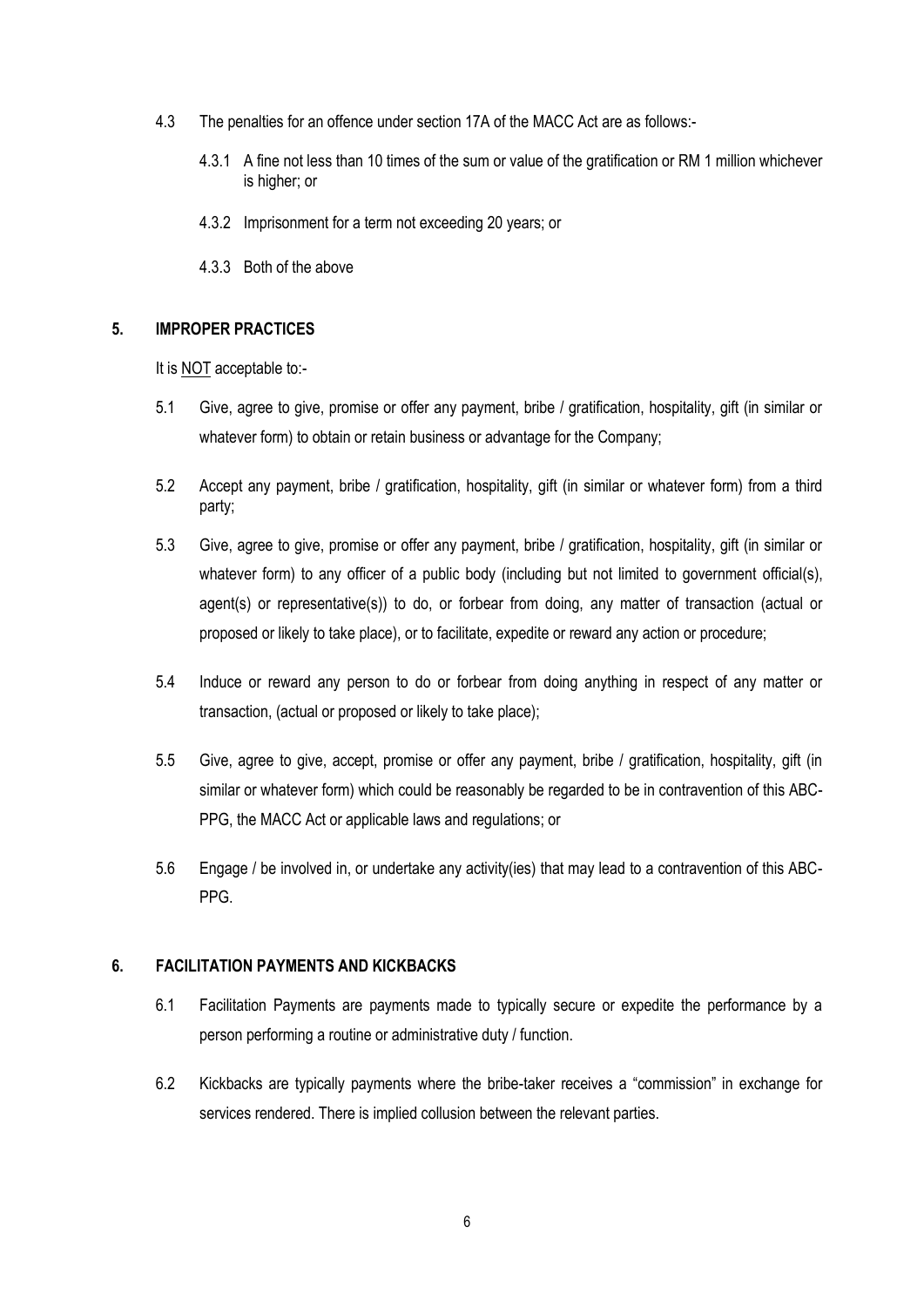- 6.3 Facilitation Payments and/or kickbacks need not involve cash or other financial asset(s). So long as it is any sort of advantage with the intention to influence the relevant party(ies) in their duties, it is a form of bribery / gratification.
- 6.4 The giving of, agreement to give, promise, request, receipt of or offering of Facilitation Payments and/or kickbacks in any form, directly or indirectly, are strictly prohibited.

## **7. DONATIONS**

- 7.1 Associates are to ensure that donations are not used as a form of subterfuge for bribery or used to circumvent the relevant laws, including the MACC Act.
- 7.2 The Company needs to be certain that donations made are not disguised illegal payments, and that where donations are paid to charities (or other individual(s), party(ies), organisation(s)), such charity(ies), individual(s), party(ies), organisation(s) are not acting as a conduit to fund illegal activities in contravention of the relevant laws, including the MACC Act.
- 7.3 The Company may make donations subject to the following:-
	- 7.3.1 that it is not used as a form of subterfuge for bribery or illegal payment.
	- 7.3.2 it does not contravene any applicable laws.
	- 7.3.3 all necessary internal and external authorisation(s) is / are obtained.
	- 7.3.4 donations are made to well-established entities with adequate organisational structure to guarantee proper administration of the said donations.
	- 7.3.5 such donations are accurately reflected in the company's accounting books / records.

## **8. THIRD PARTIES**

- 8.1 The Company's dealings with third parties must be carried out in compliance with all relevant laws and consistent with its foundational core values.
- 8.2 The Company expects all third parties to share the Company's foundational core values and ethical standards as their actions could potentially implicate the Company legally, and by extension, its reputation.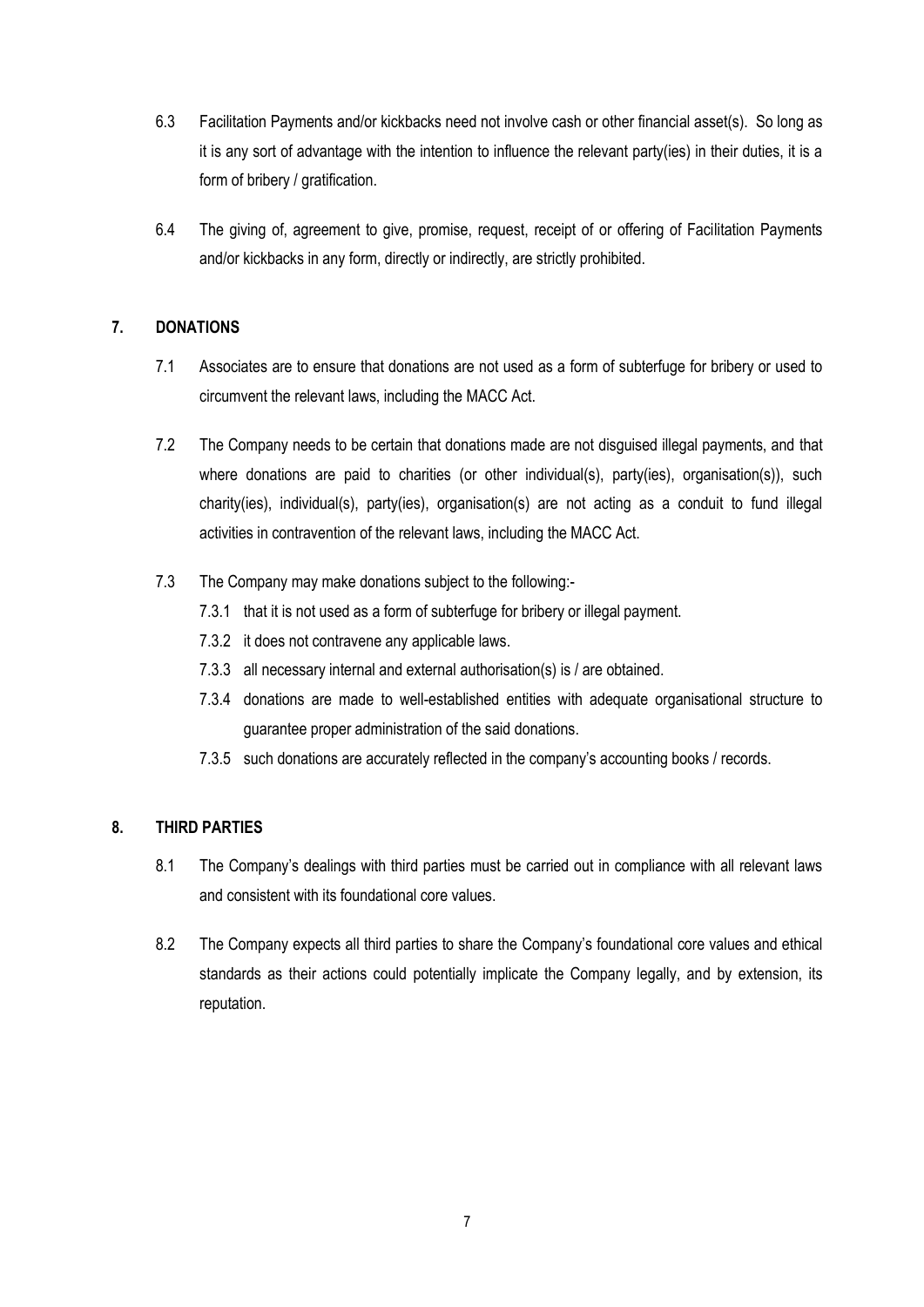- 8.3 In that regard, it is therefore necessary for the Company to conduct appropriate counterparty due diligence before entering into any arrangements with third parties to ensure that the Company is dealing with counterparties that subscribe to acceptable standards of integrity and ethics in the conduct of their business.
- 8.4 The Company shall ensure that all third parties be made aware of the ABC-PPG.

## **9. GIFTS AND ENTERTAINMENT**

9.1 Receiving Gifts

9.1.1 The Company adopts a "No Gift Policy" (subject only to certain limited exceptions stated below).

- 9.1.2 The Company's associates, including family members are prohibited from directly or indirectly, receiving or providing gifts.
- 9.1.3 The receipt of, or provision of gifts can be regarded as a bribe / gratification in contravention of the applicable laws (including the MACC Act), which may have the consequence of tarnishing the Company's reputation.
- 9.1.4 It is the responsibility of the associates to inform external parties involved in any business dealings with the Company that there is a "No Gift Policy" and to request the external party's understanding with this policy.
- 9.1.5 Despite 9.4 above, the Company is cognisant that the exchange of gifts may be a delicate matter, especially in cultures or situations where gift giving is part of business etiquette. Despite communicating the "No Gift Policy", some external parties may still insist in providing gifts to the Company's associates and even to its family / household members. Although the general rule is that such gifts are to be refused and returned, accepting a gift on behalf of the Company is allowed only in very limited circumstances (*subject always to 9.6 below*), **if refusing the same may seriously offend and sever the Company's business relationship with the counterparty.**

**THIS IS SUBJECT ALWAYS TO THE PROHIBITION** that without exceptions and in no circumstances that any associate or their family / household members may accept gifts in the form of cash, angpow or cash equivalent.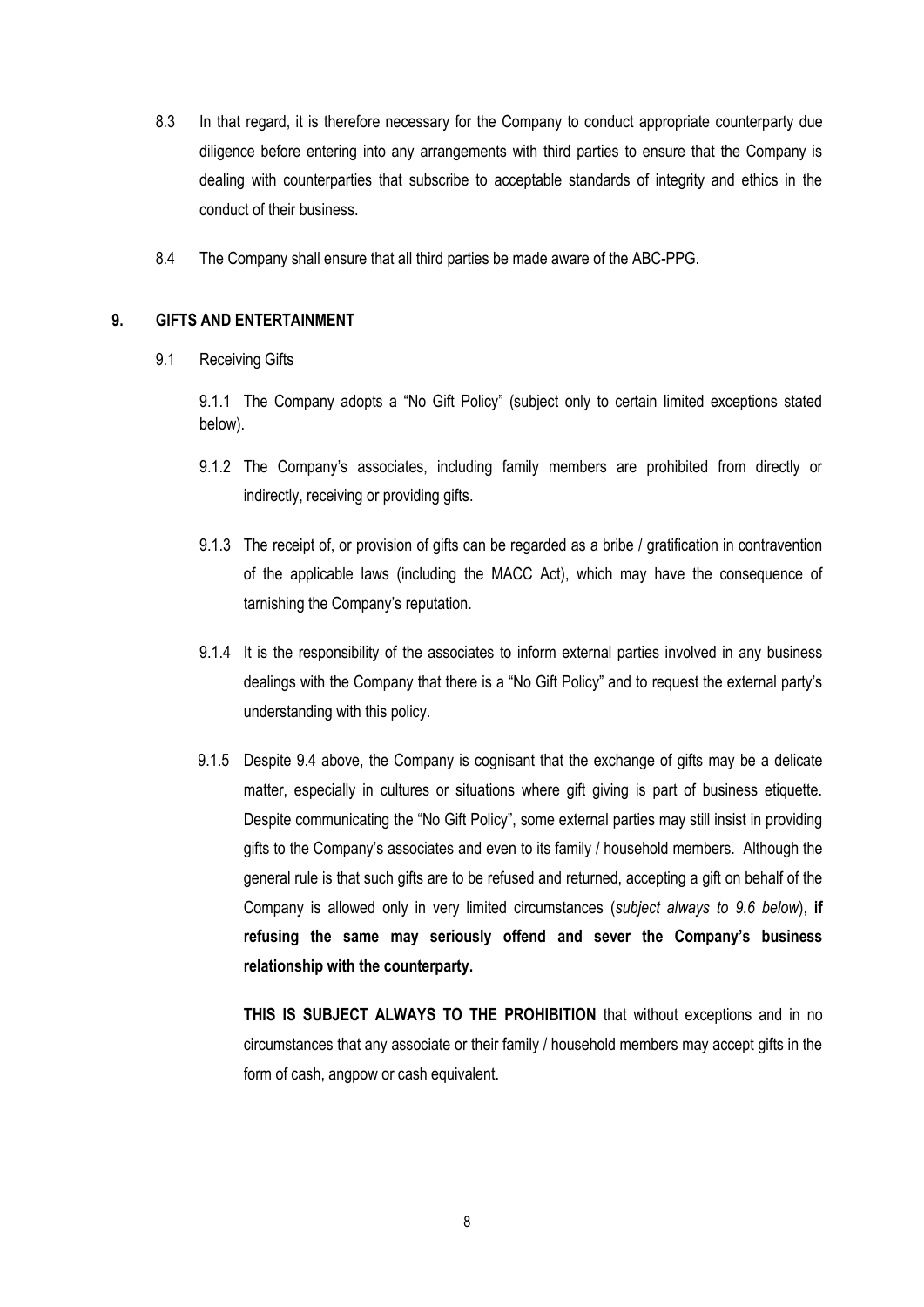- 9.1.6 Should such scenario in 9.15 take place, associates shall immediately record the gift in the Gift Register (Appendix A) for submission to the Anti-Bribery Compliance Committee who will then decide whether to approve the acceptance of the gift or require the same to be returned.
- 9.1.7 In the event the Anti-Bribery Compliance Committee decides that the gift is to be returned, such gift is to be politely returned with a note of explanation about the Company's "No Gift Policy".
- 9.1.8 In the event the Anti-Bribery Compliance Committee approves the gift, she/he must also determine the treatment of gift whether to:-
	- 9.1.8 (a) permit the associate concerned to retain it; or
	- 9.1.8 (b) share the gift with the other associates / employees in the department (where relevant); or
	- 9.1.8 (c) donate the gift to charity; or
	- 9.1.8 (d) retain the gift for purposes of departmental display.
- 9.1.9 In determining whether the gift is to be approved or otherwise, the Anti-Bribery Compliance Committe shall exercise proper care and judgment in each and every case, taking for following considerations into account, including (but not limited to):-
	- 9.1.9(a) the nature of the gift
	- 9.1.9(b) the purpose of the gift
	- 9.1.9(c) the character of the gift
	- 9.1.9(d) the cultural norms
	- 9.1.9(e) seniority of the party providing the gift
	- 9.1.9(f) the business context
	- 9.1.9(g) reciprocity
- 9.2 Providing Gifts
	- 9.2.1 Generally, the provision of gifts to third parties are prohibited.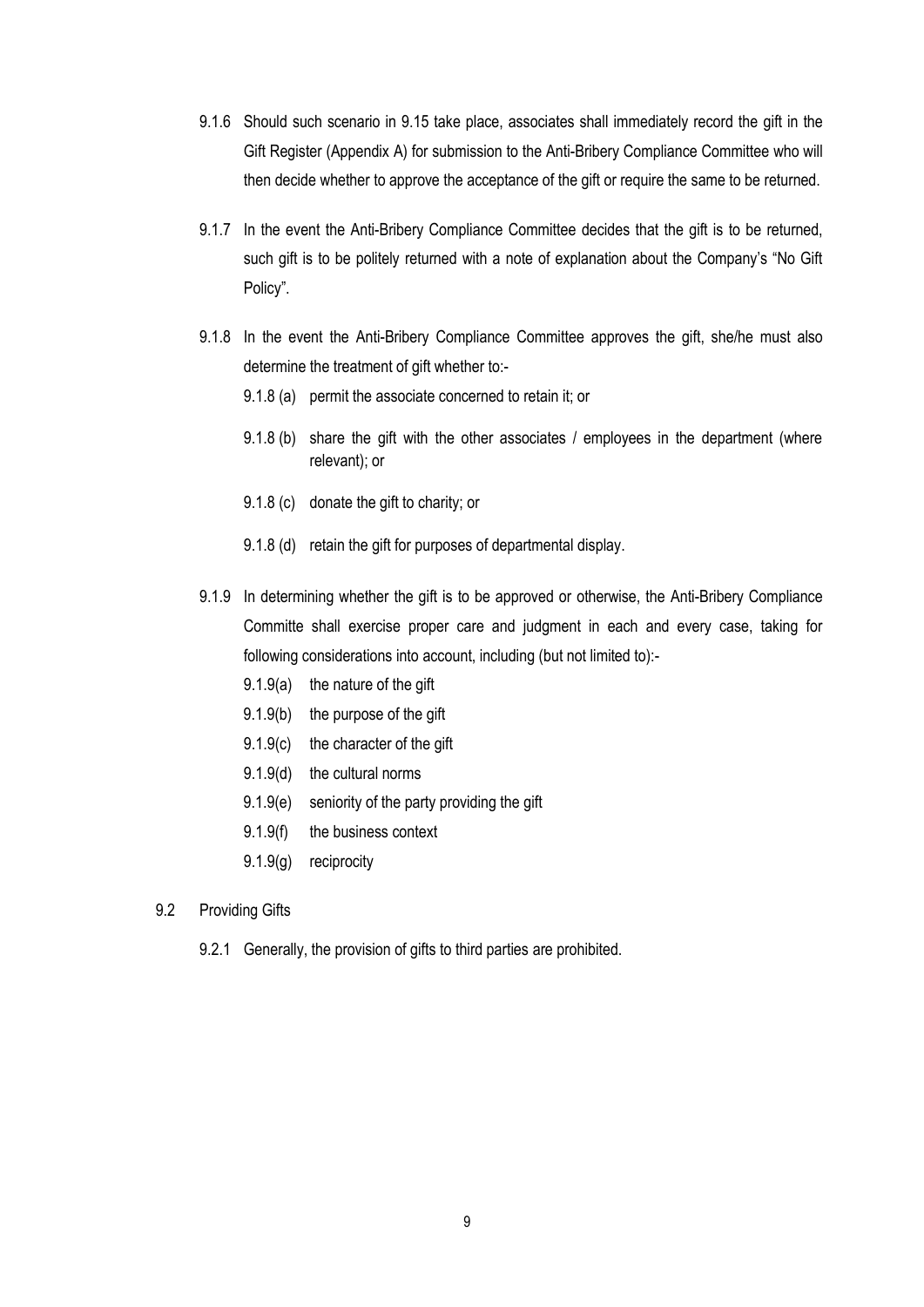#### 9.3 Exceptions to "No Gift" Policy

The following scenarios constitute exceptions to the "No Gift" Policy of the Company:-

- 9.3.1 Token gifts of nominal value normally bearing the Company's logo (e.g. pens, diaries, calendar, t-shirts, caps and other small promotional items) that are given out to customers, suppliers, partners, delegates and are part of the Company's promotional and brand building activities;
- 9.3.2 Gifts to external parties who do not have business dealings with the Company (e.g monetary gifts / gifts in kind to charities);
- 9.3.3 Gifts by the Company to its employees, directors and/or family members in recognition of the employee's/ director's service to the Company;
- 9.3.4 Gifts by the Company to external parties in the Company's official event, celebrations / function (e.g. commemorative gifts / door gifts offered to all quests attending the event);
- 9.3.5 Exchange of gifts at a company-to-company level (e.g. the exchange of gifts between companies as part of an official company visit / courtesy call and thereafter the gift is treated as part of the company's property).
- 9.3.6 Gifts by the company to external parties such as:-
	- 9.3.6(a) sponsorship either in cash or in kind for an event such as annual dinner, sports or recreational event etc.
	- 9.3.6(b) advertisement on congratulatory messages in the media
	- 9.3.6(c) floral bouquet/wreaths for special occasions.
	- 9.3.6(d) However, these gifts are subject to approval by the Top Level Management on a case to case basis.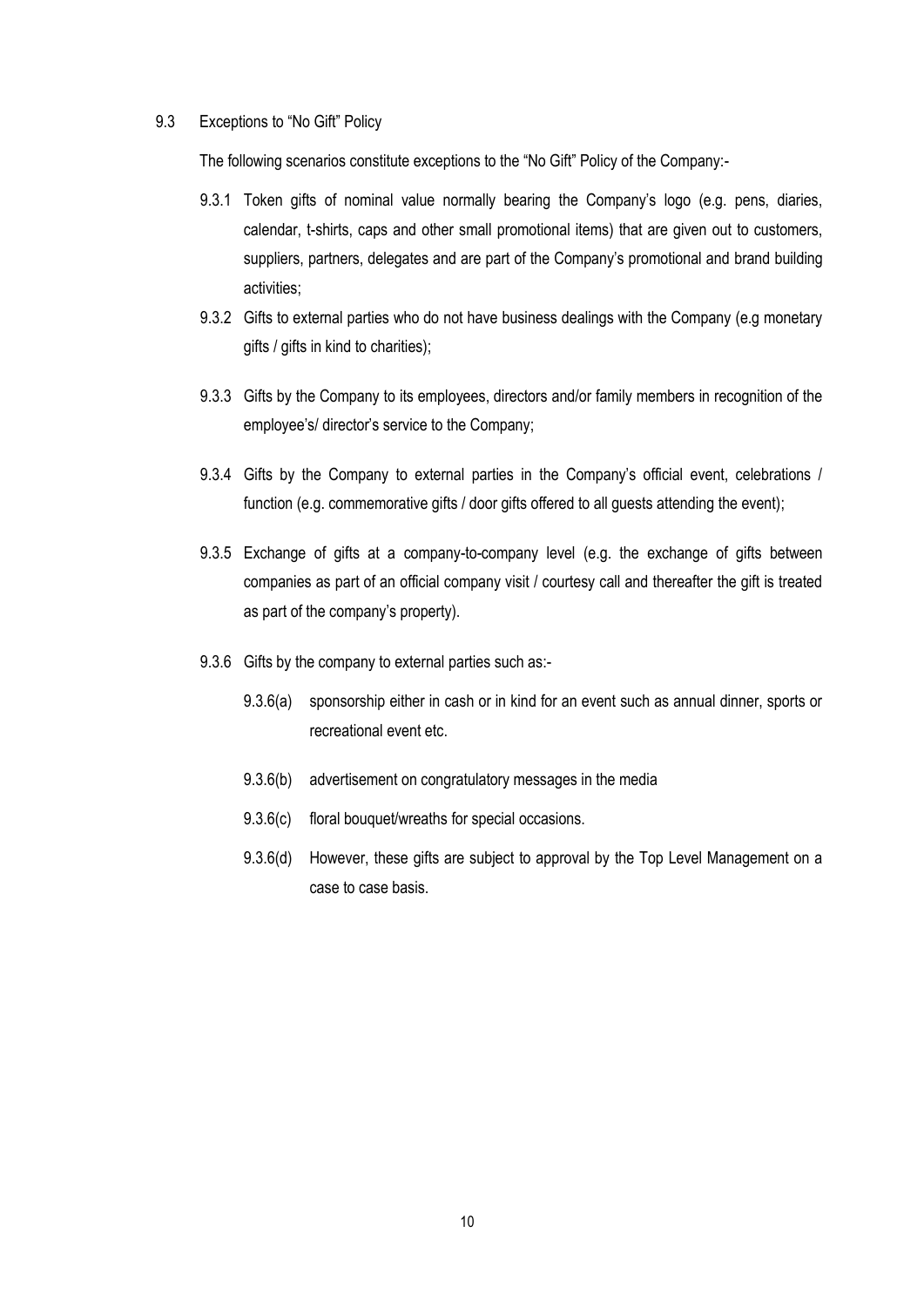- 9.4 General Principles for Gifts
	- 9.4.1 Even in the above circumstances set forth in iii) above, the expectation is for associates to exercise proper judgment in handling gift activities and behave in a manner consistent with the general principles set forth below, that is to:-

Comply with applicable laws, including the MACC Act and to this ABC-PPG 9.4.1(a) Always exercise proper care and judgement

- 9.4.1(b) Avoid conflicts of interest
- 9.4.1(c) Refrain from taking advantage of your position of from exercising your authority to further your own interest at the expense of the Company
- 9.4.1(d) Conscientiously maintain the highest standard of ethics and integrity.

#### 9.5 Providing Entertainment

- 9.5.1 The Company is aware that providing modest entertainment may build and foster good business relationships with external clients. Therefore, eligible employees of the Company are allowed to entertain external clients as part of business networking and as goodwill towards the same.
- 9.5.2 It is crucial that in providing entertainment, the Company's reputation is safeguarded and that the directors and employees are protected from any allegations of impropriety or undue influence.
- 9.5.3 As a general rule, associates are strictly prohibited from providing or offering to provide entertainment with a view to improperly:-
	- 9.5.3(a) obtain or retain business for the Company; or
	- 9.5.3(b) obtain or retain an advantage in the conduct of business for the Company.
- 9.5.4 Any entertainment activities shall require the prior approval of the Head of Department in consultation with the Anti-Bribery Compliance Committee.
- 9.5.5 Only meals (lunch/dinner) is allowable as entertainment. Other forms of entertainment like karaoke, drinking sessions, wellness, local/overseas trip etc are strictly prohibited.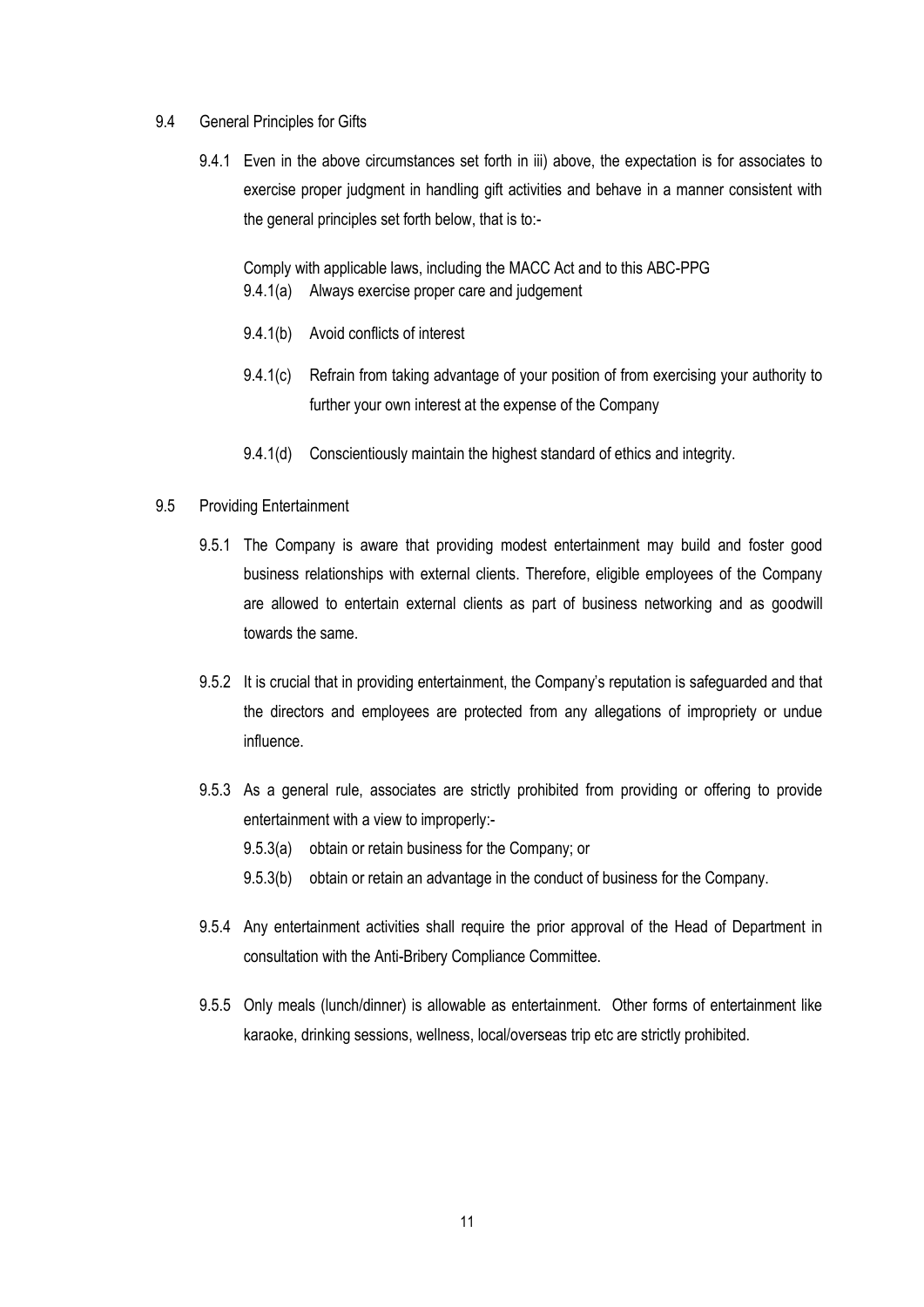#### 9.6 Receiving Entertainment

- 9.6.1 The Company is aware that receiving reasonable and modest entertainment by third parties may build and foster good business relationships.
- 9.6.2 It is crucial for employees and directors to exercise proper care and judgment before accepting an entertainment offered or provided by a third party.
- 9.6.3 It is crucial that in receiving entertainment, the Company's reputation is safeguarded and that the directors and employees are protected from any allegations of impropriety or undue influence.
- 9.6.4 As a general rule, associates are strictly prohibited to receive entertainment with a view to improperly:-
	- 9.6.4(a) obtain or retain business for the Company; or
	- 9.6.4(b) obtain or retain an advantage in the conduct of business for the Company.
- 9.6.5 Any entertainment activities shall require the prior approval of the Head of Department in consultation with the Anti-Bribery Compliance Committee.
- 9.6.6 Only meals (lunch/dinner) is allowable as entertainment. Other forms of entertainment like karaoke, drinking sessions, wellness, local/overseas trip etc are strictly prohibited.

### **10. ASSOCIATES' RESPONSIBILITIES**

Associates shall peruse and understand the terms and conditions of this ABC-PPG and shall, at all times adhere to the terms and conditions stated herein.

Associates shall behave responsibly, conscientiously, ethically and with integrity. In doing so, associates shall exercise discretion, due care and proper judgment to prevent, detect and report corruption and to avoid any activity which may lead to, or suggest a breach of this ABC-PPG.

Associates shall forthwith notify the Head of Department or Anti-Bribery Compliance Committee if she/he is made aware or suspects or has reason to believe that there is a breach of any term of this ABC-PPG or the breach is potentially or likely to take place.

Breach of the ABC-PPG may render appropriate disciplinary action being taken, which may include termination for breach.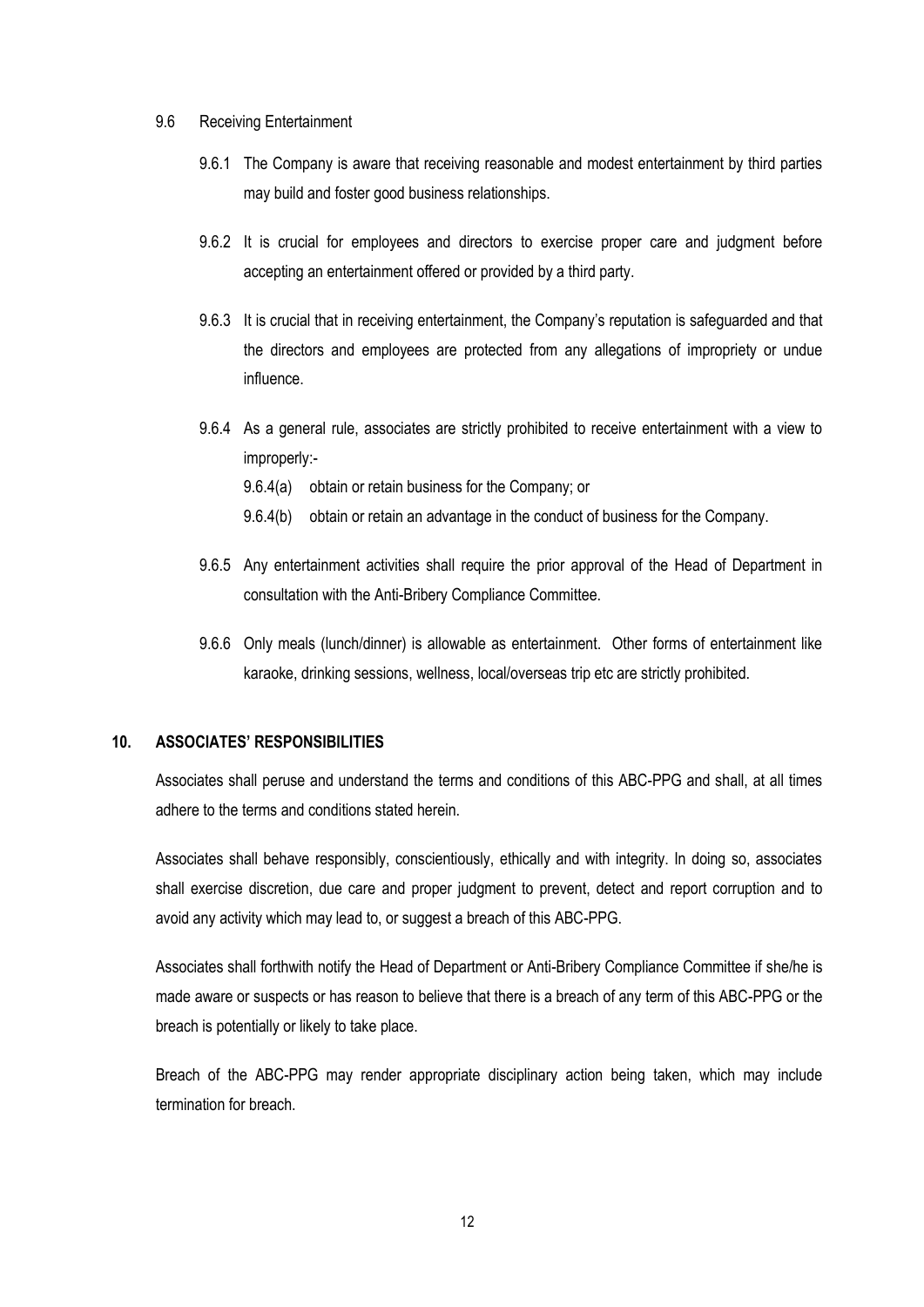#### **11. RECORD KEEPING**

The Company shall maintain proper and complete financial records and have in place sufficient internal controls to evidence payments made to or received from third parties.

#### **12. RAISING CONCERN (WHISTLEBLOWING) AND PROTECTION OF WHISTLEBLOWERS**

12.1 Raising Concern

The Company encourages openness and transparency in its commitment to the highest standards of integrity and accountability. In that regard therefore, associates are encouraged to raise concerns of the Company's activities:-

- 12.1.1 Where there is knowledge or suspicion of potential corrupt practices or wrongdoing;
- 12.1.2 Where the Company's third parties' activities may negatively impact on the reputation of the Company; and
- 12.1.3 If she/he is made aware or suspects or has reason to believe that there is a breach of any term of this ABC-PPG or the breach is potentially or likely to take place.

Associates shall forthwith notify the Top Level Management.

12.2 Protection for Whistleblowers

The Company will support anyone who raises a genuine concern that was made in good faith. The Company is committed to ensuring no unfair or detrimental treatment towards those who made the report in good faith.

### **13. TRAINING & COMMUNICATION**

Communication / dissemination of this ABC-PPG shall be made available to everyone within the Company.

Additionally, associates shall receive communications / dissemination / training, which may include training (online or otherwise), face-to-face sessions, team briefings and any other methods to ensure their thorough understanding of the Company's anti-corruption and anti-bribery position.